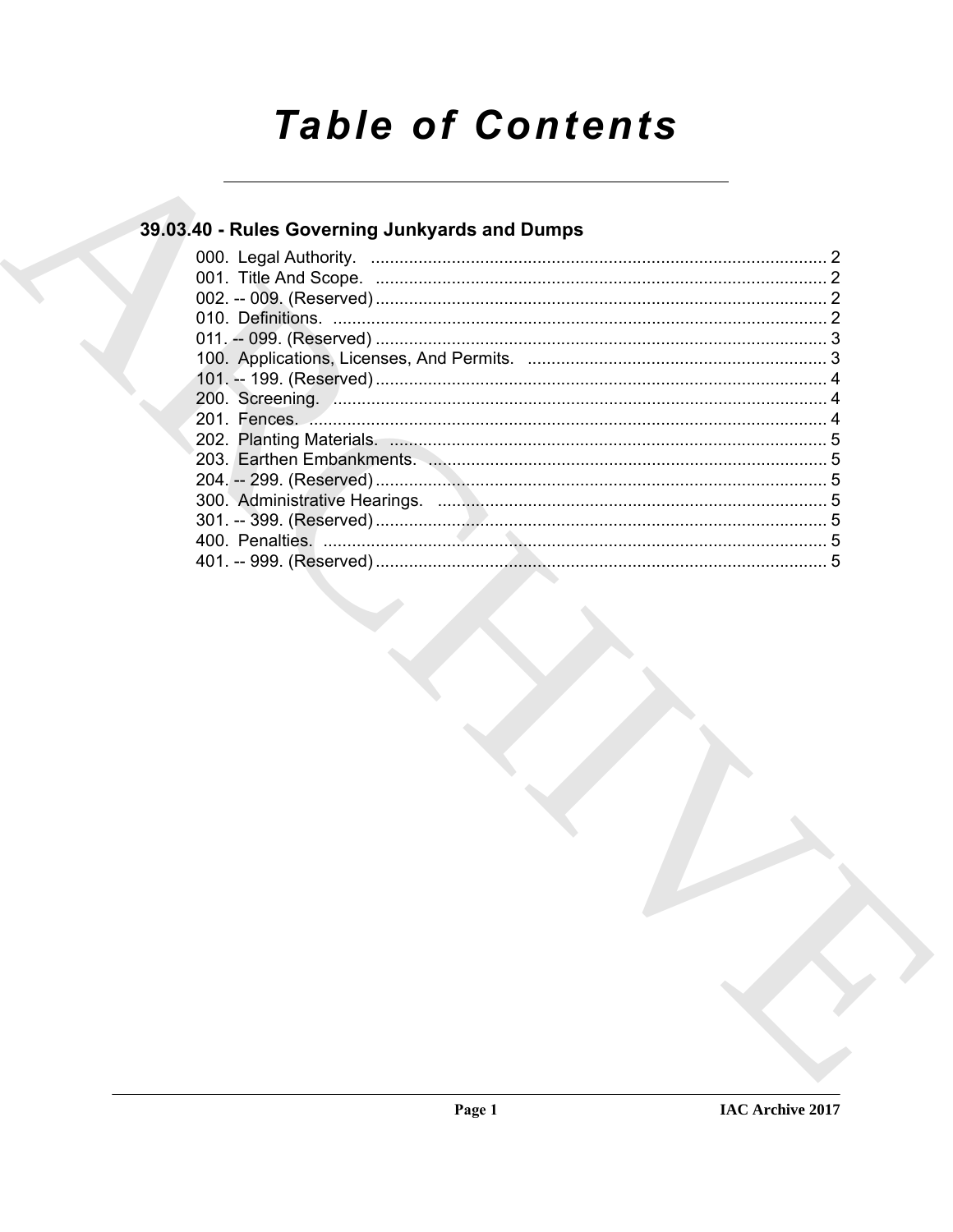#### **IDAPA 39 TITLE 03 CHAPTER 40**

#### **39.03.40 - RULES GOVERNING JUNKYARDS AND DUMPS**

#### <span id="page-1-1"></span><span id="page-1-0"></span>**000. LEGAL AUTHORITY.**

#### <span id="page-1-2"></span>**001. TITLE AND SCOPE.**

#### <span id="page-1-3"></span>**002. -- 009. (RESERVED)**

#### <span id="page-1-11"></span><span id="page-1-10"></span><span id="page-1-9"></span><span id="page-1-8"></span><span id="page-1-7"></span><span id="page-1-6"></span><span id="page-1-5"></span><span id="page-1-4"></span>**010. DEFINITIONS.**

|                                           | <b>CHAPTER 40</b>                                                                                                                                                                                                                                                    |                  |
|-------------------------------------------|----------------------------------------------------------------------------------------------------------------------------------------------------------------------------------------------------------------------------------------------------------------------|------------------|
|                                           | 39.03.40 - RULES GOVERNING JUNKYARDS AND DUMPS                                                                                                                                                                                                                       |                  |
| 000.<br>001.                              | LEGAL AUTHORITY.<br>The Idaho Transportation Board adopts this rule under the authority of Section 40-312, Idaho Code.<br>TITLE AND SCOPE.<br>This rule provides guidelines for the control of junkyards and dumps within one thousand $(1,000)$ feet of the nearest | $(12-26-90)$     |
|                                           | edge of the right-of-way for interstate, primary freeways and primary highways of the state of Idaho pursuant to<br>Chapters 1 and 19, Title 40, Idaho Code.                                                                                                         | $(12-26-90)$     |
| $002. - 009.$                             | (RESERVED)                                                                                                                                                                                                                                                           |                  |
| 010.<br>01.<br>interest in the inventory. | <b>DEFINITIONS.</b><br>Abandoned Junkyard. A junkyard that was operated as a business enterprise in the past, now<br>existing with inventory, but without proprietorship or claim of ownership. The underlying fee title holder has no                               | $(12-26-90)$     |
| 02.                                       | Acceptable Fencing Materials. Steel or other metals, durable woods, or other woods treated with<br>a preservative or walls of masonry.                                                                                                                               | $(12-26-90)$     |
| 03.                                       | Acceptable Planting Materials. Shrubs, trees, flowering plants and foliage.                                                                                                                                                                                          | $(12-26-90)$     |
| 04.<br>selling junk.                      | Destroyed Junkyard. A junkyard that was operated as a business enterprise in the past that has<br>been partially or totally destroyed by act of God or other means; and where the proprietor is not presently buying or                                              | $(12-26-90)$     |
| 05.                                       | Discontinued Junkyard. A junkyard that was operated as a business enterprise in the past and<br>where the proprietor is retaining the inventory for the present, but is not actively engaged in buying or selling junk.                                              | $(12-26-90)$     |
| 06.                                       | Industrial Activities. Those permitted only in industrial zones, or in less restrictive zones by the<br>nearest zoning authority within the State, except that none of the following shall be considered industrial activities.                                      | $(12-26-90)$     |
| a.                                        | Outdoor advertising structures.                                                                                                                                                                                                                                      | $(12-26-90)$     |
| b.                                        | Forest, farms and ranches.                                                                                                                                                                                                                                           | $(12 - 26 - 90)$ |
| c.                                        | Activities normally and regularly in operation less than three (3) months of the year.                                                                                                                                                                               | $(12-26-90)$     |
| d.                                        | Transient or temporary activities.                                                                                                                                                                                                                                   | $(12-26-90)$     |
| e.                                        | Activities not visible from the traffic lanes of the main traveled way.                                                                                                                                                                                              | $(12-26-90)$     |
| f.                                        | Activities more than three hundred (300) feet from the nearest edge of the main traveled way.                                                                                                                                                                        | $(12-26-90)$     |
| g.                                        | Activities conducted in a building principally used as a residence.                                                                                                                                                                                                  | $(12-26-90)$     |
| h.                                        | Railroad tracks, minor sidings and passenger depots.                                                                                                                                                                                                                 | $(12-26-90)$     |
| i.                                        | Junkyards, as defined in Section 136, Title 23, U.S.Code.                                                                                                                                                                                                            | $(12-26-90)$     |
|                                           |                                                                                                                                                                                                                                                                      |                  |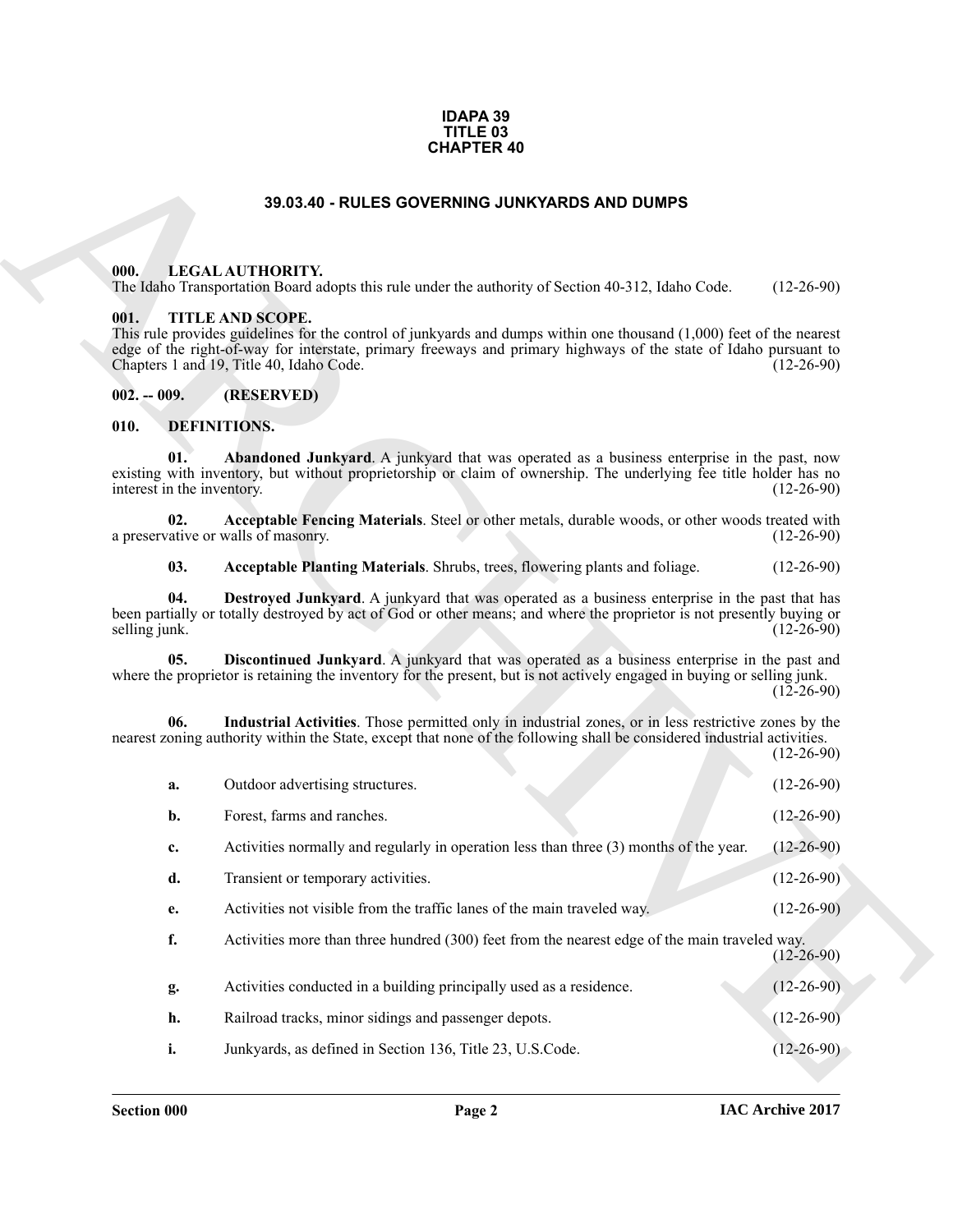<span id="page-2-4"></span>**Junkyard**. A place of business which is maintained, used, or operated for storing, keeping, buying, or selling ten (10) or more wrecked, scrapped, ruined, or dismantled motor vehicles or other types of machines; or equivalent amounts of old scrap copper, brass, rope, rags, batteries, paper, trash, junk, rubber, debris, waste, iron, steel, and other old or scrap ferrous or non-ferrous material or any combination of the above. (12-26-9 steel, and other old or scrap ferrous or non-ferrous material or any combination of the above.

<span id="page-2-5"></span>**08. Non-Conforming Junkyard**. One (1) which was lawfully established, but which does not comply with the provisions of state law or state regulations passed at a later date or which later fails to comply with state regulations due to changed conditions. An example of changed conditions would be a junkyard lawfully in existence in an area which at a later date becomes non-industrial and thus subject to control, or a junkyard established on a nonprimary highway later upgraded to a primary highway. Illegally established or maintained junkyards are not non-<br>
(12-26-90) conforming junkyards.

<span id="page-2-6"></span>**Screening**. The use of any vegetative planting, fencing, ornamental wall of masonry, or other architectural treatment, earthen embankment, or a combination of any of these which will render invisible any deposit of junk from the main traveled way. (12-26-90) of junk from the main traveled way.

**10. Unzoned Industrial Area**. The land occupied by the regularly used building, parking lot, storage or processing area of an industrial activity, and that land within one thousand (1,000) feet thereof which is:

(12-26-90)

<span id="page-2-7"></span>

| а.          | Located on the same side of the highway as the principal part of said activity. | $(12-26-90)$ |
|-------------|---------------------------------------------------------------------------------|--------------|
| <b>b.</b>   | Not predominately used for residential or commercial purposes.                  | $(12-26-90)$ |
| $c_{\cdot}$ | Not zoned by state or local law, regulation or ordinance.                       | $(12-26-90)$ |

#### <span id="page-2-0"></span>**011. -- 099. (RESERVED)**

#### <span id="page-2-1"></span>**100. APPLICATIONS, LICENSES, AND PERMITS.**

#### <span id="page-2-3"></span><span id="page-2-2"></span>**01. General**. (12-26-90)

**a.** A license or permit shall be issued to any person for the operation of a junkyard or dump when such person has made application for and obtained approval for such license or permit on the form provided for that purpose by the Department. (12-26-90) purpose by the Department.

**b.** Any person operating a junkyard or dump shall submit a basic plan for screening the same, together with his application, which shall first be approved by the Department, before the installation of such screening and before a license or permit for the operation of such junkyard or dump shall be issued. (12-26-90) before a license or permit for the operation of such junkyard or dump shall be issued.

**c.** All junkyards and dumps requiring screening by the owner so as not to be visible from the roadway by motorists using the roadway shall provide such screening, which may include shrubs, trees, flowering plants, foliage, fencing, buildings, or some other type of screening as shall first have been approved by the Department.

(12-26-90)

**d.** Every junkyard or dump shall be operated and maintained in accordance with the plan for screening which has been approved by the Department for the issuance of the license or permit. Failure of any person to so operate or maintain said junkyard or dump shall result in the revocation of the license or permit issued. (12-26-90)

**Example the strengthent For the strengthent and the strengthent of the Sourcester of the strengthents Comparison in the strengthent in the strengthent in the strengthent in the strengthent in the strengthent in the e.** Applications for junkyard licenses or dump permits may be secured at the Idaho Transportation Department, 3311 West State Street, Boise, Idaho 83707, or at the following District offices: District One, 605 Prairie, Coeur d'Alene, Mailing address -- P.O. Box D, Coeur d'Alene, Idaho 83814; District Two, 26th and North and South Highway, Lewiston, Mailing address -- P.O. Box 837, Lewiston, Idaho 83501; District Three, 8150 Chinden Blvd., Boise, Mailing address -- P.O. Box 8028, Boise, Idaho 83707; District Four, 216 Date Street, Shoshone, Mailing address -- P.O. Box 2-A, Shoshone, Idaho 83352; District Five, 5151 South 5th, Pocatello, Mailing address -- P.O. Box 4700, Pocatello, Idaho 83201; District Six, 206 North Yellowstone, Rigby, Mailing address -- P.O. Box 97, Rigby, Idaho 83442. (12-26-90)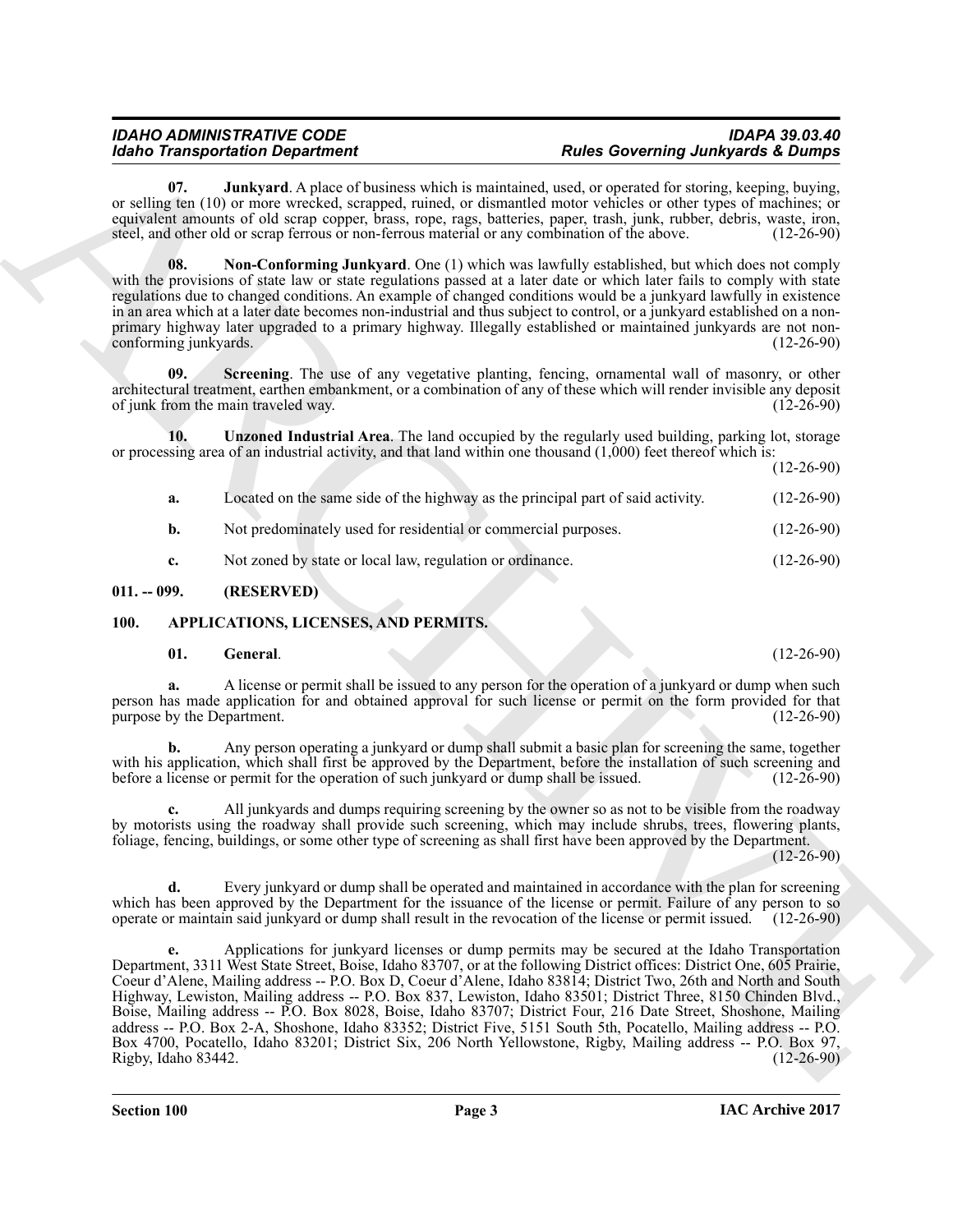#### <span id="page-3-3"></span>**02. Conformity**. (12-26-90)

#### <span id="page-3-13"></span><span id="page-3-12"></span><span id="page-3-11"></span><span id="page-3-10"></span><span id="page-3-9"></span><span id="page-3-8"></span><span id="page-3-7"></span><span id="page-3-6"></span><span id="page-3-5"></span><span id="page-3-4"></span><span id="page-3-2"></span><span id="page-3-1"></span><span id="page-3-0"></span>**101. -- 199. (RESERVED)**

| <b>Idaho Transportation Department</b> |                   |                                                                                                                                                                                                                                                                                         | <b>Rules Governing Junkyards &amp; Dumps</b> |  |
|----------------------------------------|-------------------|-----------------------------------------------------------------------------------------------------------------------------------------------------------------------------------------------------------------------------------------------------------------------------------------|----------------------------------------------|--|
|                                        | 02.               | Conformity.                                                                                                                                                                                                                                                                             | $(12-26-90)$                                 |  |
|                                        | a.                | A non-conforming junkyard may continue as long as it is not abandoned, destroyed or voluntarily<br>discontinued. Once a junkyard is abandoned, destroyed or voluntarily discontinued for a period of six (6) months or<br>more, it becomes subject to laws and rules of a new junkyard. | $(12-26-90)$                                 |  |
|                                        | $\mathbf{b}$ .    | Junkyards shall be allowed in areas zoned industrial by local zoning ordinances, except that where<br>such ordinances create several classes or zones of industrial use and one (1) or more classes or zones do not permit<br>junkyards, local zoning shall control.                    | $(12-26-90)$                                 |  |
| $101. - 199.$                          |                   | (RESERVED)                                                                                                                                                                                                                                                                              |                                              |  |
| 200.                                   | <b>SCREENING.</b> |                                                                                                                                                                                                                                                                                         |                                              |  |
|                                        | 01.               | <b>General Screening Requirements.</b>                                                                                                                                                                                                                                                  | $(12-26-90)$                                 |  |
|                                        | a.                | The screening shall be located on the owner's land and not on any part of the highway right-of-way.                                                                                                                                                                                     | $(12-26-90)$                                 |  |
|                                        | b.                | The screen shall be in place prior to the time the junk is deposited.                                                                                                                                                                                                                   | $(12-26-90)$                                 |  |
|                                        |                   | At no time after the screen is established shall the junk be stacked high enough to be visible above<br>the screen. No junk shall be placed outside of the screened areas or in the areas not covered by license.                                                                       | $(12-26-90)$                                 |  |
|                                        | 02.               | <b>Screening Plan.</b>                                                                                                                                                                                                                                                                  | $(12-26-90)$                                 |  |
|                                        | a.                | The screening plan should provide a practical irrigation or watering system where necessary.                                                                                                                                                                                            | $(12 - 26 - 90)$                             |  |
|                                        | b.                | The screening plan should provide a replacement and fertilization program.                                                                                                                                                                                                              | $(12-26-90)$                                 |  |
|                                        | c.                | The screening plan should provide for landscaping that is relatively maintenance free.                                                                                                                                                                                                  | $(12-26-90)$                                 |  |
| wall.                                  | d.                | The screening plan can provide a living screen which may be used in conjunction with a fence or                                                                                                                                                                                         | $(12-26-90)$                                 |  |
| 201.                                   | FENCES.           |                                                                                                                                                                                                                                                                                         |                                              |  |
|                                        | 01.               | <b>Location</b> . Fences must be located in such a manner as to not be hazardous to the traveling public.                                                                                                                                                                               | $(12-26-90)$                                 |  |
| permitted.                             | 02.               | Uniformity. Construction shall be uniform and no patch work type of construction shall be                                                                                                                                                                                               | $(12 - 26 - 90)$                             |  |
|                                        | 03.               | Required Painting. Fences shall be painted where the composition is such that painting is<br>required. The paint used shall be of such color so as to blend into the environs of the highway right-of-way.                                                                              | $(12-26-90)$                                 |  |
|                                        | 04.               | Specifications. Fences shall be constructed as specified in Department's "Standard Drawings."                                                                                                                                                                                           | $(12-26-90)$                                 |  |
|                                        | 05.               | Strength. Fences shall be designed and constructed to withstand adverse wind pressures.                                                                                                                                                                                                 | $(12-26-90)$                                 |  |
|                                        |                   |                                                                                                                                                                                                                                                                                         |                                              |  |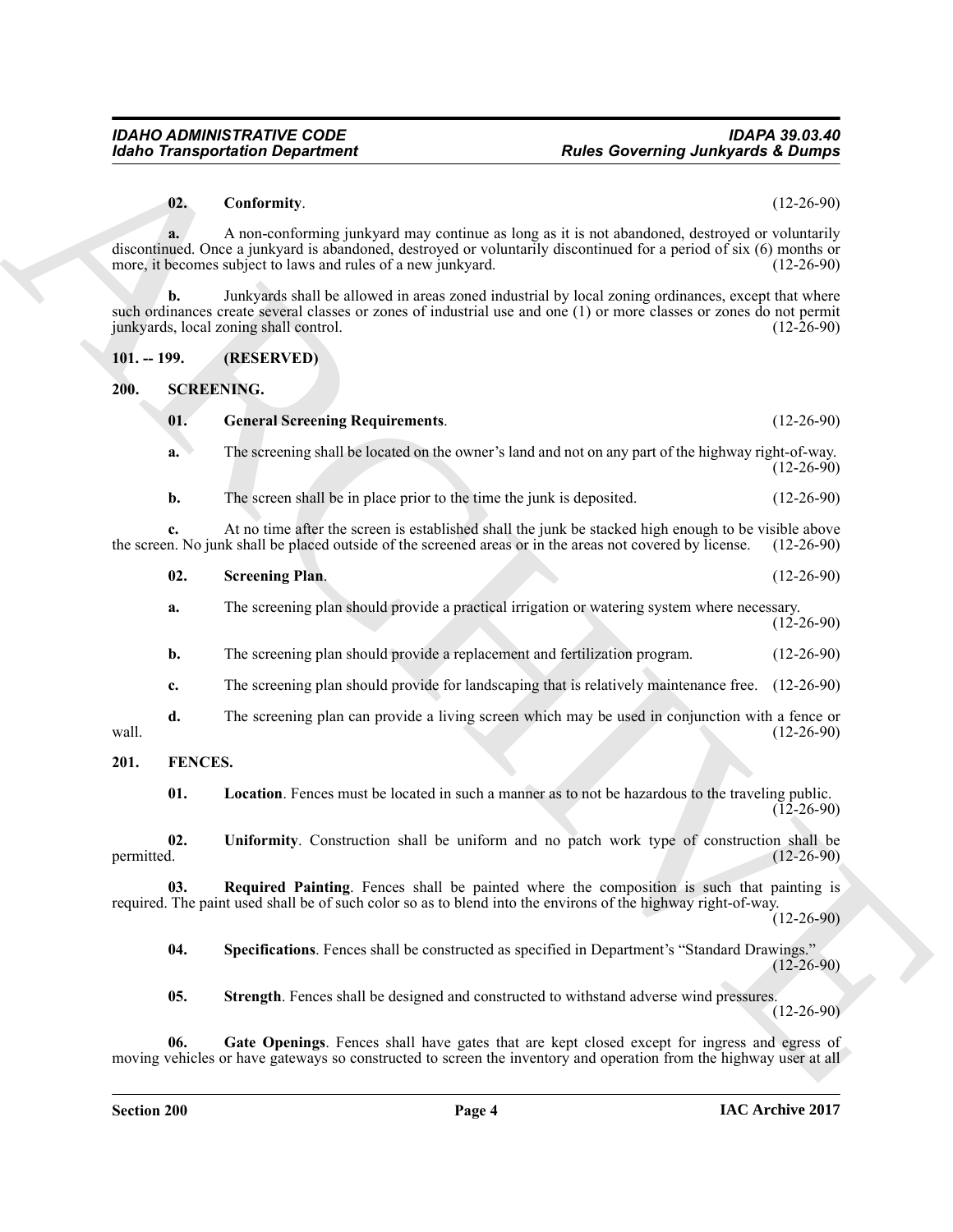| <b>Idaho Transportation Department</b> |                                                                                                                                                                                                                                                                                                                                                                                          | <b>Rules Governing Junkyards &amp; Dumps</b> |  |  |
|----------------------------------------|------------------------------------------------------------------------------------------------------------------------------------------------------------------------------------------------------------------------------------------------------------------------------------------------------------------------------------------------------------------------------------------|----------------------------------------------|--|--|
| times.                                 |                                                                                                                                                                                                                                                                                                                                                                                          | $(12-26-90)$                                 |  |  |
| 07.                                    | Visibility. Some of the types of fences acceptable to preclude "see through" are:                                                                                                                                                                                                                                                                                                        | $(12-26-90)$                                 |  |  |
| a.                                     | Chain link type with aluminum, steel, plastic or wooden slat inserts.                                                                                                                                                                                                                                                                                                                    | $(12-26-90)$                                 |  |  |
| b.                                     | Wooden types of basket weave, palisade, louver, or other suitable design.                                                                                                                                                                                                                                                                                                                | $(12-26-90)$                                 |  |  |
| c.<br>masonry material.                | Wall of masonry including plain or ornamental concrete block, brick, stone or other suitable                                                                                                                                                                                                                                                                                             | $(12-26-90)$                                 |  |  |
| d.                                     | Any other design of fencing constructed of other materials may be submitted for consideration.                                                                                                                                                                                                                                                                                           | $(12-26-90)$                                 |  |  |
| 202.                                   | PLANTING MATERIALS.                                                                                                                                                                                                                                                                                                                                                                      |                                              |  |  |
| 01.                                    | Species. Plant materials indicated on the plans shall specify the common and botanical name of the<br>plant materials used, the size at the time of planting and the spacing between plants.                                                                                                                                                                                             | $(12-26-90)$                                 |  |  |
| 02.                                    | Growth and Conformity. Plant materials should be native to the area which grow to an<br>appropriate height within a three (3) year period and are long-lived. The plantings should complement the existing<br>highway and adjacent land use environmental condition.                                                                                                                     | $(12-26-90)$                                 |  |  |
| 03.                                    | Caretaking. Plant material shall be watered, cultivated, or mulched, and given any required<br>maintenance including spraying for insect control, to keep the planting material in a good healthy condition.                                                                                                                                                                             | $(12-26-90)$                                 |  |  |
| 04.<br>planting.                       | Replacement. Dead plant material will be removed immediately and shall be replaced during the<br>next spring or fall planting season following death. The replacement plants shall be at least as large as the initial                                                                                                                                                                   | $(12-26-90)$                                 |  |  |
| 203.                                   | <b>EARTHEN EMBANKMENTS.</b><br>Such as berms or mounds may be considered.                                                                                                                                                                                                                                                                                                                | $(12-26-90)$                                 |  |  |
| 01.<br>appearance.                     | <b>Conformity.</b> After grading, landscaping must be done to maintain a natural environmental                                                                                                                                                                                                                                                                                           | $(12-26-90)$                                 |  |  |
| 02.                                    | Mix. May be used in conjunction with fences and plant materials.                                                                                                                                                                                                                                                                                                                         | $(12-26-90)$                                 |  |  |
| $204. - 299.$                          | (RESERVED)                                                                                                                                                                                                                                                                                                                                                                               |                                              |  |  |
| <b>300.</b><br>provided by law.        | ADMINISTRATIVE HEARINGS.<br>Any person desiring an administrative hearing before the Idaho Transportation Board on any question involving this<br>rule or any person desiring to appeal any administrative decision made by the Department of Transportation under<br>this rule shall do so in accordance with the Department of Transportation's administrative procedure manual and as | $(12-26-90)$                                 |  |  |
| $301. - 399.$                          | (RESERVED)                                                                                                                                                                                                                                                                                                                                                                               |                                              |  |  |
| 400.                                   | PENALTIES.<br>Any person violating the provisions of this regulation or operating a junkyard without a license or a dump without a<br>permit as provided for herein, shall be subject to the penalties provided in Section 40-1926, Idaho Code. (12-26-90)                                                                                                                               |                                              |  |  |
|                                        |                                                                                                                                                                                                                                                                                                                                                                                          |                                              |  |  |

### <span id="page-4-17"></span><span id="page-4-15"></span><span id="page-4-14"></span><span id="page-4-13"></span><span id="page-4-11"></span><span id="page-4-0"></span>**202. PLANTING MATERIALS.**

#### <span id="page-4-16"></span><span id="page-4-9"></span><span id="page-4-8"></span><span id="page-4-1"></span>**203. EARTHEN EMBANKMENTS.**

#### <span id="page-4-10"></span><span id="page-4-2"></span>**204. -- 299. (RESERVED)**

#### <span id="page-4-7"></span><span id="page-4-3"></span>**300. ADMINISTRATIVE HEARINGS.**

#### <span id="page-4-4"></span>**301. -- 399. (RESERVED)**

#### <span id="page-4-12"></span><span id="page-4-6"></span><span id="page-4-5"></span>**400. PENALTIES.**